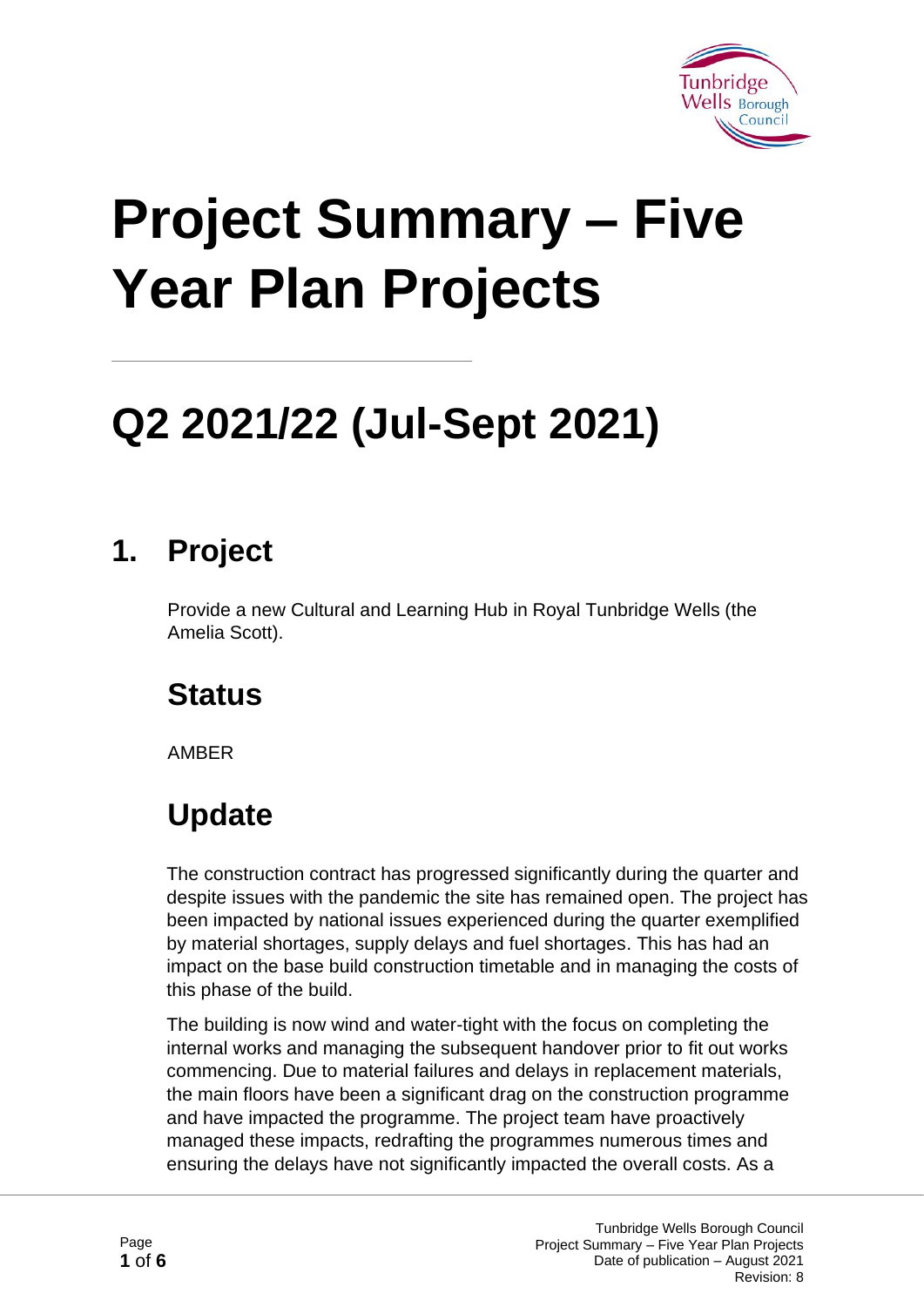result the overall programme remains on schedule and it is expected that the fit-out timescale will be accommodated with no significant risks to the opening date.

The legal aspects of the proposed Café supplier procurement is being finalised.

We remain on track for the Amelia being open to the general public in April 2022 to align with Adult Education term time as planned.

At the end of September 2021 total expenditure on the project was £16,745,472. Of which the Council has spent £11.825m including cashflow funding, with external funding of £3.776m from the NLHF, £633k from KCC and £512k from external fundraising. Wider grant funding is in arears which means the Council is managing the cashflow aspects of the project. At the end of September cashflow funding was £643k.

The Amelia Scott has been invited by SELEP to submit a full business case for a £1.4m grant under the Getting Building Fund. The Amelia is second on the pipeline list of projects. An existing SELEP project has been delayed and there is a risk it will not deliver. A decision will not be taken until 19 November 2021 on whether the current project is replaced however the Council has committed to delivering the full business case in case the budget becomes available.

Fundraising work continues with The Amelia Scott Cultural Trust and support from specialist fundraisers, Counter Culture. The trust has recently made applications for smaller funds which have recently been submitted. The longer term impact of Covid-19 pandemic continues to prove challenging for fundraising with a number of funders turning their attention to supporting existing organisations hit by the pandemic and the economic recovery or, delaying accepting applications until later in the year. As a result in addition to the core contribution by the Council, the Council is underwriting the fundraising, grants and other opportunities. If approved the SELEP funding would address the budgetary gap and financial challenges underwritten by the Council.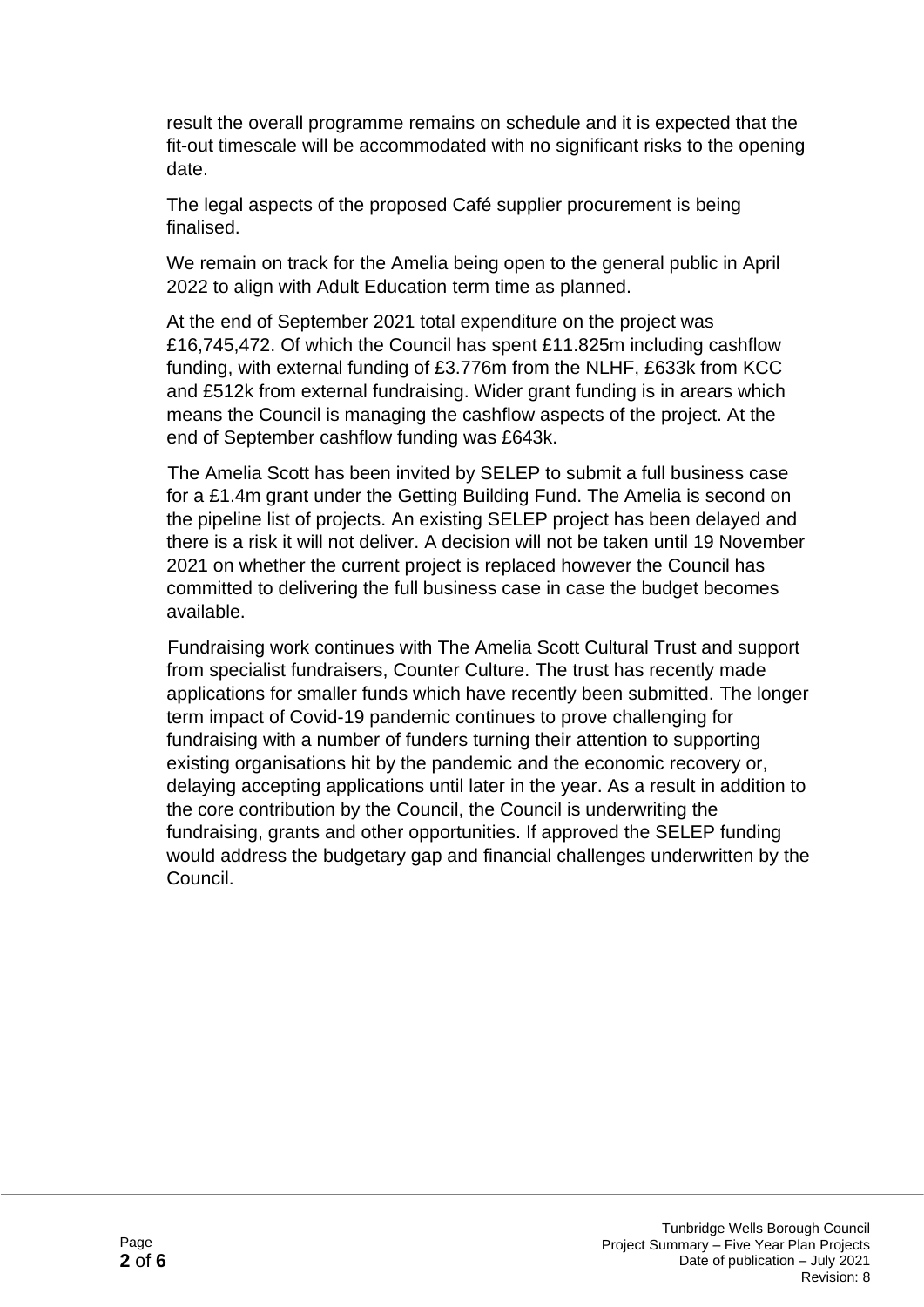Create a new Local Plan for the Borough.

#### **Status**

#### **GREEN**

(The project would be AMBER against Local Development Scheme February 2021, which has the previous timetable).

#### **Update**

The Local Plan has been submitted to the Secretary of State for Examination.

There has been a delay to the timescale set out in the Local Development Scheme dated February 2021 as a result of the length of time it has taken to review representations, to agree statements of common ground and for sensitivity testing (as requested by Highways England and Kent County Council Highways and Transportation) to be completed.

An updated timescale has been agreed (October 2021).

Now the Local Plan has been submitted – which is a major milestone – the timetable for the Examination is likely to be agreed with the Planning Inspectorate in the next month. It is expected that the Examination will take place in March and April 2022, with adoption of the Plan in January 2023.

Areas of risk at the Examination have been identified.

There are significant negative consequences associated with delay to the Local Plan, and accordingly positive continued progress is paramount.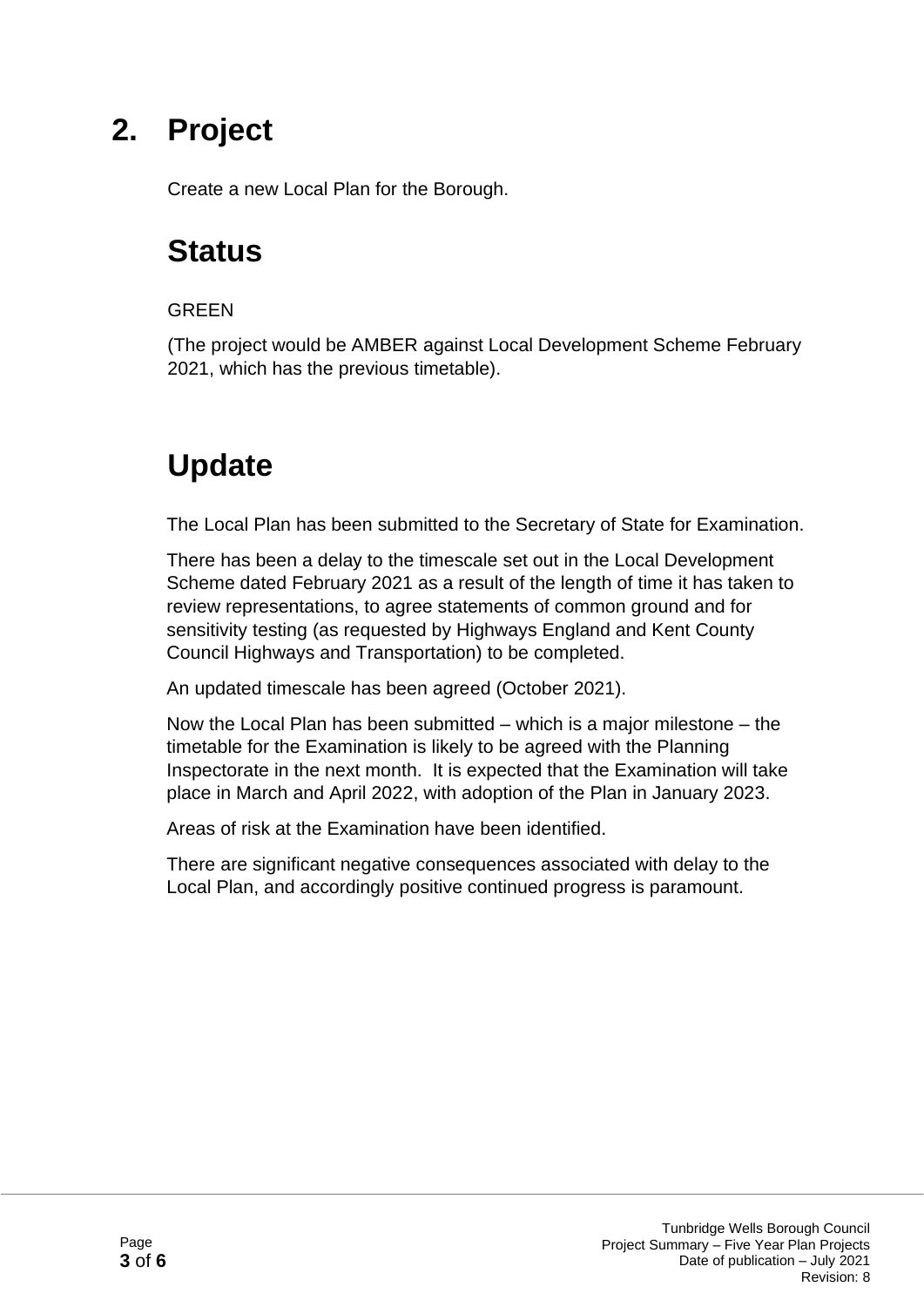Create new sports facilities for the Borough.

#### **Status**

**GRFFN** 

#### **Update**

Hawkenbury site - all site surveys have been completed and a pre planning application submission made to Local Planning Authority (TWBC) and KCC. A formal response has been received and some initial work has been undertaken to establish the extent of mitigation required for noise, ecology and transport issues.

Outline planning consent has been renewed for the sites at Hawkenbury (21/00300/FULL) and Rusthall (21/00068/FULL).

An initial review of business case for the project has been carried out.

A proposal to obtain a more detailed understanding of the extent of mitigation required for noise, ecology and transport issues together with updates to the capital values included in the business cases is to be prepared. The outputs from this further work will be taken into account in a review of the business case.

Consultation with potential users of the proposed Hawkenbury site will be undertaken in October and November.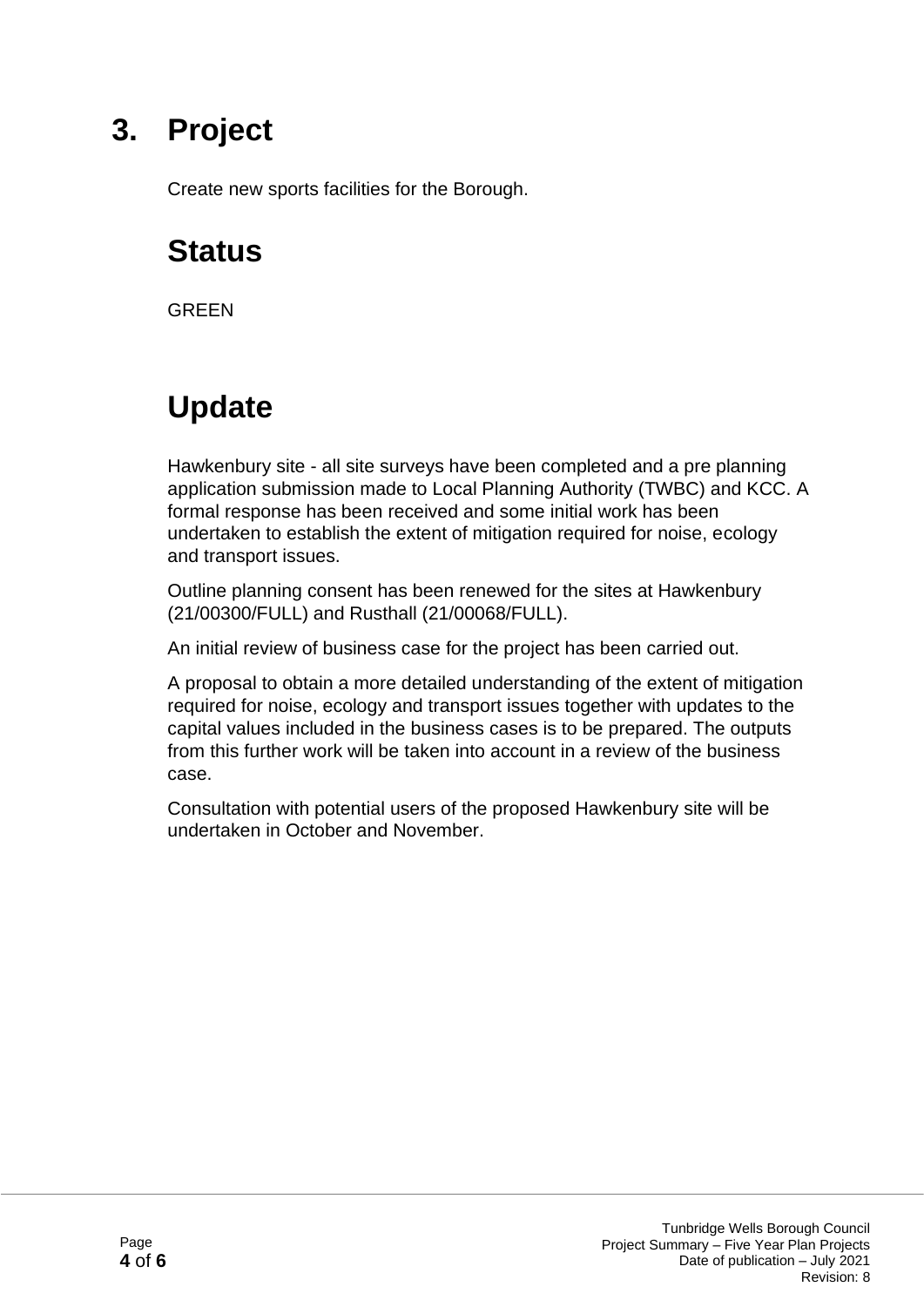Support the development of community centres in the borough: Cranbrook

#### **Status**

AMBER

#### **Update**

The project has now received confirmation from the NHS that the GPs are on board with the project and ready to lead the delivery of the new facility.

We now await agreement from WKCCG on the specification of the facility in terms of size of building they need to deliver GP services from. WKCCG and GPs are working on this together and once received the business case will be updated.

Subject to the above stacking up financially given the increase in construction costs, project can go out to tender for TPM, QS and subject to procurement a PCSA or a multi dis architect.

KCC has given the parish written confirmation that they are keen to see the project progress and that they would support the library moving in and that they will consult with KCC Corporate Landlord to determine what degree of investment can be allowed for.

VAT report has concluded that there is a c£560k hit on the capital costs of the building and or a hit on the leasehold income to the council and or a revenue impact to the NHS. The project can still stack up despite these additional costs however the payback period goes beyond the 25 years initially desired by the Council.